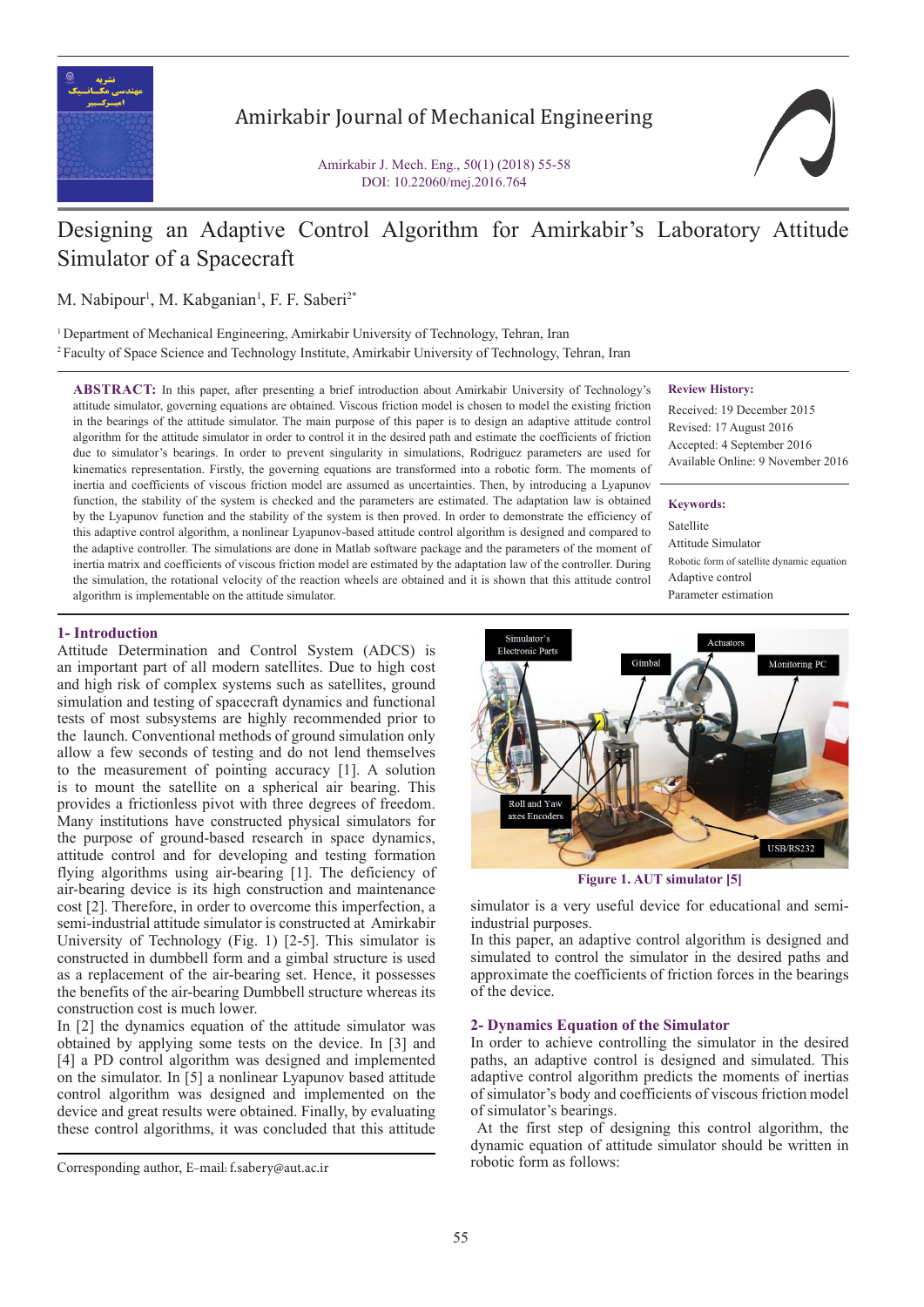$$
M(q)q + V(q,q)q + G(q) + F(q) = \tau
$$
\n(1)

presence of friction. In this equation,  $M(q)$  represents an  $n \times n$ <br>were matrix.  $V(x, \lambda)$  is the Capitalia/apptointatel vector and mass matrix,  $V(q, \dot{q})$  is the Coriolis/centripetal vector, and This equation is manipulator's dynamics equation in the *G*(*q*) is the gravity vector.

*G*(*q*) is an grating (cover). of friction in its bearings is defined by:

$$
J\dot{\omega} + \left[\omega^{\times}\right](h_1 + h_2) + I_w \dot{\Omega} + C \omega = 0
$$
 (2)  
In this equation, J and  $I_w$  represent simulator and reaction

 $\frac{d}{dt}$  (*M*) (*M*) (*M*) (*M*) (*A*) (*A*) (*A*) (*A*) (*A*) (*A*) (*A*) (*A*) (*A*) (*A*) (*A*) (*A*) (*A*) (*A*) (*A*) (*A*) (*A*) (*A*) (*A*) (*A*) (*A*) (*A*) (*A*) (*A*) (*A*) (*A*) (*A*) (*A*) (*A*) (*A*) (*A*) ( **body and reaction wheels, respectively. To obtain robotic** form of cinylator's dynamics. Bedriesses respectively from or simulator's dynamics, Rodrige<br>used as simulator's kinematics equation. angular velocity and  $C$  is  $3 \times 3$  diagonal matrix of coefficients body and reaction wheels, respectively. To obtain robotic<br>form of simulator's dynamics, Rodriguez parameters were wheel's moments of inertias; *ω* represents simulator's used as simulator's kinematics equation

$$
\omega = G^{-1}(\sigma)\dot{\sigma}
$$
 (3)

Where + + + Ω+ =

 $\mathbb{Z}^2$ 

and the state of the state.

$$
G(\sigma) = \frac{1}{2} \left( I_{3\times 3} + \left[ \sigma^{\times} \right] + \sigma \sigma^T - \left[ \frac{1}{2} \left( 1 + \sigma^T \sigma \right) \right] I_{3\times 3} \right)
$$
(4)

 $\mathcal{L}$ **(**  $\mathcal{L}$ )  $\mathcal{L}$  ( $\mathcal{L}$ ) and doing some mathematic property the dynamics of simulators in the presence of friction model) in bearings is obtained in robotic form. Eq. (3) in Eq. (2) and doing some mathe Eq. (3) in Eq. (2) and doing some mathematical operations;<br>the dynamics of simulators in the presence of friction (viscous and  $\sigma$  represents Rodriguez parameters. By inserting  $\omega$  from ( ) , where  $\mathcal{L}_\text{max}$ *V q q G JG GG G h G G*  $(\sigma) = \frac{1}{2} \left[ I_{3\times 3} + \left[ \sigma^x \right] + \sigma \sigma^T - \left[ \frac{1}{2} (1 + \sigma^T \sigma) \right] I_{3\times 3} \right)$  (4)<br>and  $\sigma$  represents Rodriguez parameters. By inserting  $\omega$  from<br>Eq. (3) in Eq. (2) and doing some mathematical operations;<br>the dynamic

$$
M (q)q+V (q, \dot{q})\dot{q} + G (q) + F (\dot{q}) = \tau
$$
  
\n
$$
M (q) = G^{-T} J G^{-1}
$$
  
\n
$$
V (q, \dot{q}) = -G^{-T} J G^{-1} \dot{G} G^{-1} - G^{-T} [h_1^*] G^{-1}
$$
  
\n
$$
F (\dot{q}) = G^{-T} C G^{-1} \dot{\sigma}
$$
  
\n
$$
\tau = G^{-T} [h_2^*] \omega - G^{-T} I_w \dot{\Omega}
$$
\n(5)

#### **3- Designing Adaptive Attitude Control Al 3- Designing Adaptive Attitude Control Algorithm**<br>The dynamics equation is rewritten as follows: **3- Designing Adaptive Attitude Control Algo**<br>The dynamics equation is rewritten as follows:

The dynamics equation is rewritten as follow

$$
M(q)q+V(q,q)q+G(q)+F(q)=W(q,q,q)q \qquad (6)
$$

( ) ( ) ( ) , *d V P M q q K e K e V qq q G q* τ obtained by the following equation. vector of parameters. By assuming the moments of inertias of the ottitude simulator and coefficients of viscous friction of the attitude simulator and coefficients of viscous friction<br>as unknown parameters, the adaptive control algorithm is vector of parameters. By assuming the moments of inertias of the attitude simulator and coefficients of viscous friction where *W* is an  $n \times r$  regression matrix and  $\Phi$  represents  $r \times 1$ *T* attitude simulato

$$
\tau = \hat{M} \left( q \right) \left( \sigma_d + K_{\nu} \dot{e} + K_{\rho} e \right) + V \left( q, \dot{q} \right) \dot{q} + \hat{G} \left( q \right) + \hat{F} \left( \dot{q} \right)
$$
\n
$$
(7)
$$

*E*<br>*B* performing some main operations<br>is obtained by: *By performing some math operations error dynamics equation*  $\left(\frac{4}{4}\right)$ <br>y performing some math operations en

$$
q_d + K_V \dot{e} + K_P e = \hat{M}^{-1}(q)W\left(q, \dot{q}, q\right) \tilde{\phi}
$$
 (8)  
In this equation  $\tilde{\phi} = \phi \cdot \hat{\phi}$  and the following expression is

In this equation  $\tilde{\phi} = \phi \cdot \hat{\phi}$  and the following expression is obtained for the adaptation law: *W M q B PE*

$$
\hat{\phi} = \Gamma W^T \hat{M}^{-1}(q) B^T P E \tag{9}
$$

To simulate this control algorithm, the following values were chosen for parameters of attitude simulator.

**Table 1. Exact and initial values of simulator's parameters**

| <b>Parameters</b> | <b>Exact Value</b> | <b>Initial value</b> |
|-------------------|--------------------|----------------------|
| $I_{ll}$          | 0.43               | 0.1                  |
| $I_{12}$          | $-0.0016$          | $\theta$             |
| $I_{13}$          | 0.017              | 0                    |
| $I_{22}$          | 3.3                | 3                    |
| $I_{23}$          | 0.009              | $\Omega$             |
| $I_{33}$          | 3.37               | 3                    |
| $C_{I}$           | 0.1                | 0                    |
| $C_{2}$           | 0.2                | 0                    |
|                   | 0.3                |                      |



**Figure 2. Estimated parameters of moments of inertias and friction coefficients of attitude simulator**